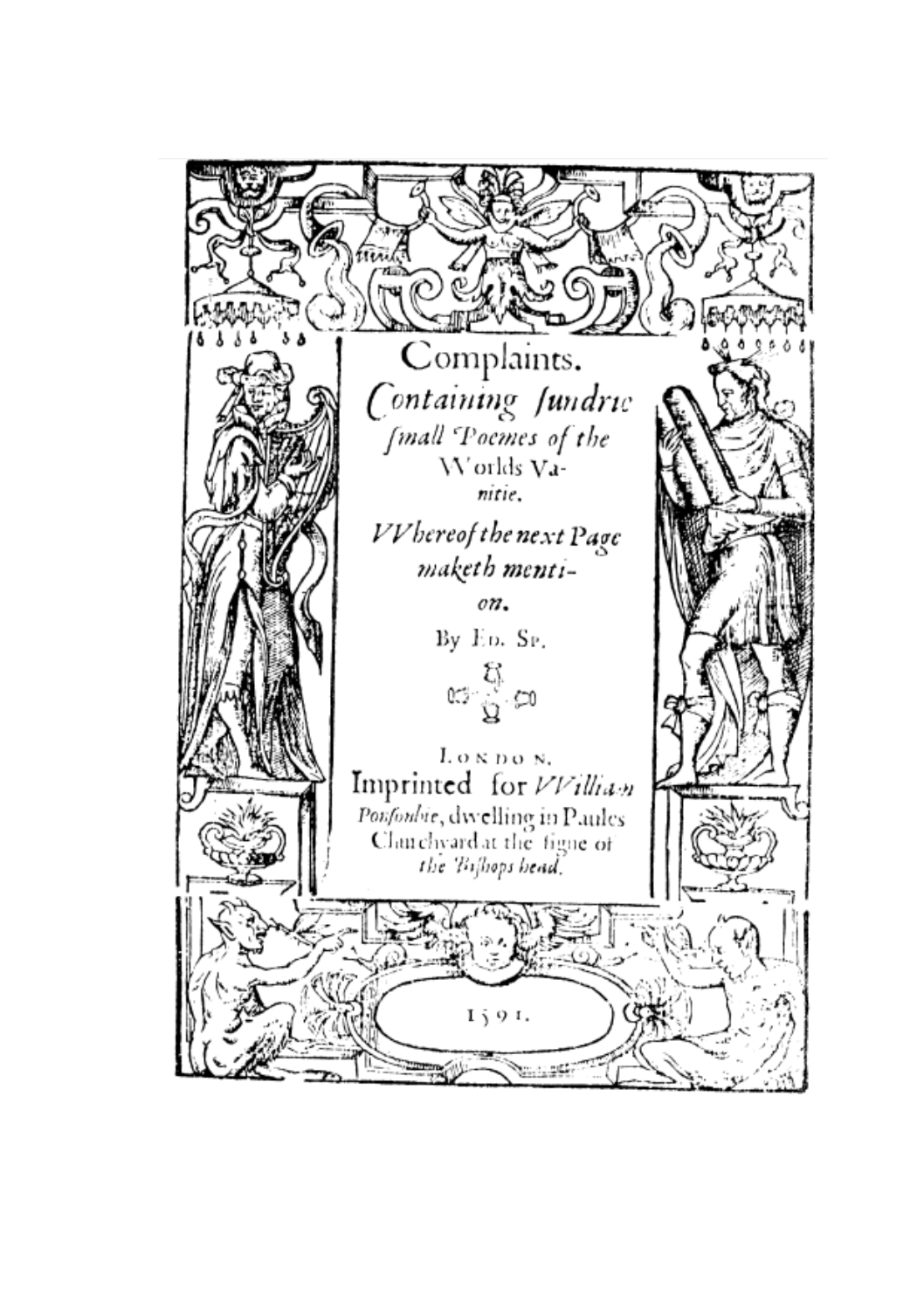## *Complaints. Containing Sundry Small Poems of the Worlds Vanity.*

## *Whereof the next Page Maketh mention*.

By [Edmund Spenser](http://0-www.oxforddnb.com.library.ucc.ie/view/article/26145?docPos=1)

London. Imprinted for [William Ponsonby,](http://0-www.oxforddnb.com.library.ucc.ie/view/article/22503?docPos=3) dwelling i[n Paul](https://mapoflondon.uvic.ca/BOOK2.htm)'s [Churchyard](https://mapoflondon.uvic.ca/BOOK2.htm) at the Sign of the Bishop's Head.

1591.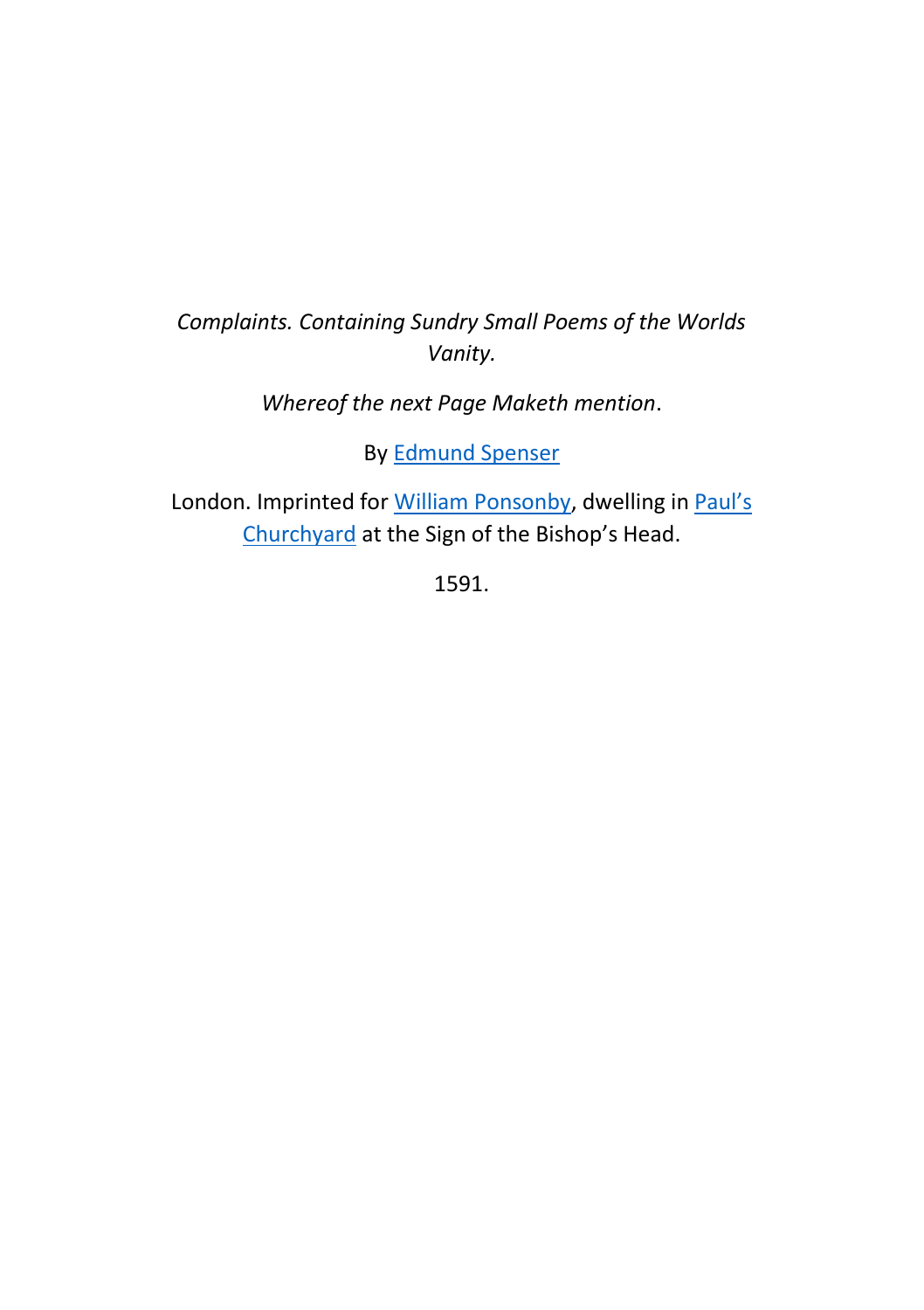A Note of the Sundry Poems Contained in this Volume

- 1. *The Ruins of Time.*
- 2. *The Tears of the Muses*
- 3. *Virgil's Gnat*
- 4. *Prosopopoia, or Mother Hubberd's Tale*
- 5. *The Ruins of Rome: by Bellay*
- 6. *Muiopotmos, or The Tale of the Butterfly*
- 7. *Visions of the Worlds Vanity*
- 8. *Bellay's Visions*
- 9. *Petrarch's Visions*